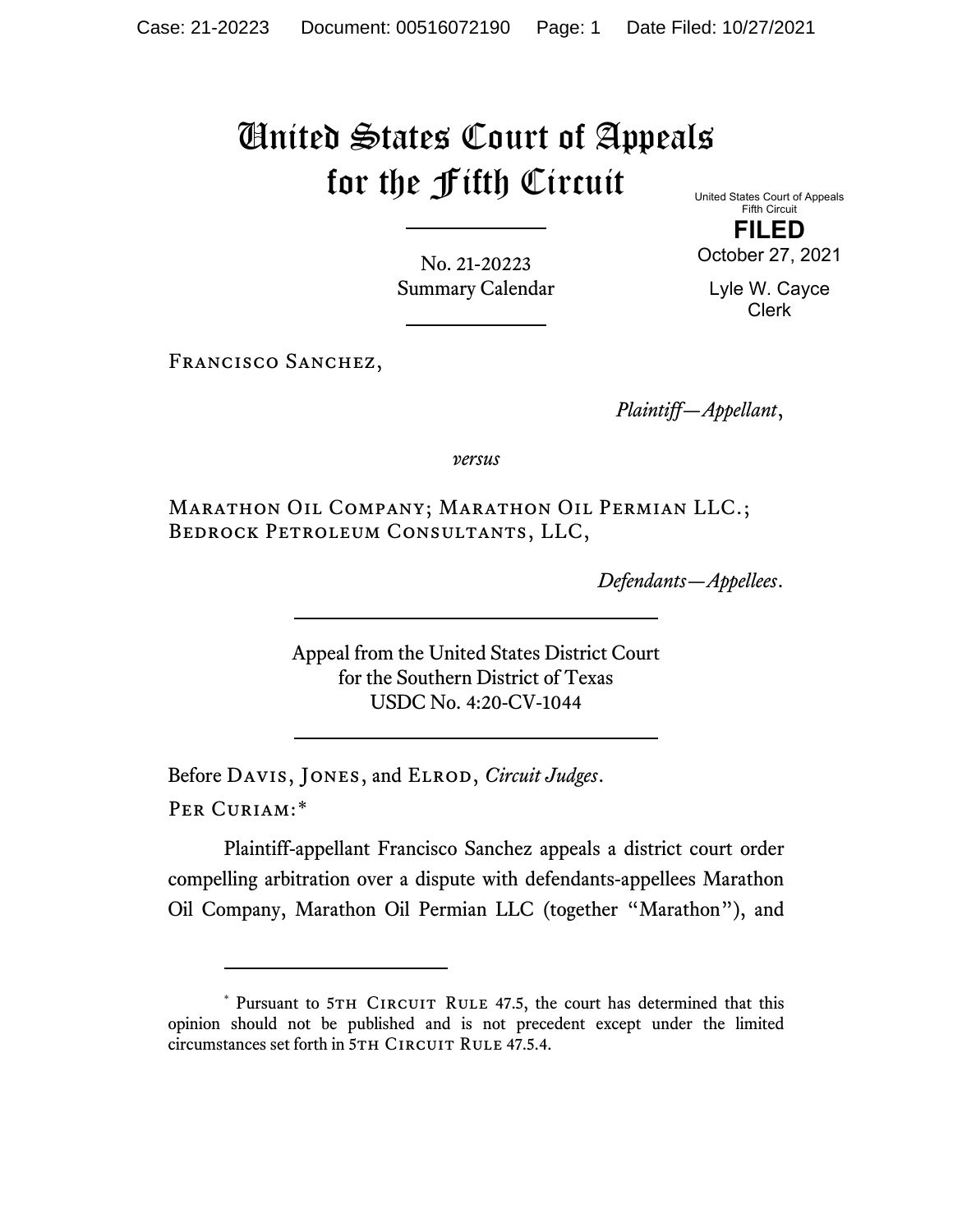## No. 21-20223

Bedrock Petroleum Consultants, LLC ("Bedrock"). Because we lack appellate jurisdiction, we DISMISS.

Sanchez filed this lawsuit on March 23, 2020, in the Southern District of Texas. Sanchez alleged claims under the Fair Labor Standards Act, Title VII of the Civil Rights Act of 1964, and 42 U.S.C. § 1981. Marathon and Bedrock separately filed motions to compel arbitration, relying on a clause contained in a "consulting agreement" between Sanchez and one of Bedrock's wholly-owned subsidiaries, Bedrock PC 1099 LLC. The district court granted the motions to compel arbitration, and plaintiff timely appealed.

A preliminary question, and the dispositive one here, is whether this Court has appellate jurisdiction to review the order compelling arbitration. This question turns on whether the district court's order was a "final decision with respect to an arbitration," as required by 9 U.S.C.  $\S$  16(a)(3). A final decision is one that "ends the litigation on the merits and leaves nothing more for the court to do but execute the judgment."<sup>[1](#page-1-0)</sup> Thus, when the district court has ordered the parties to proceed to arbitration, combined with a dismissal of all the claims before it, that decision is "final," and this Court has jurisdiction over an appeal.<sup>[2](#page-1-1)</sup> In contrast, appeals may not be taken from interlocutory orders compelling arbitration, granting stays pending arbitration, or refusing to enjoin arbitration proceedings. [3](#page-1-2)

Here, the district court referred the defendants' motions to compel arbitration to a magistrate judge. In a memorandum and recommendation

<span id="page-1-2"></span><span id="page-1-1"></span><span id="page-1-0"></span><sup>1</sup> *Green Tree Fin. Corp.-Alabama v. Randolph*, 531 U.S. 79, 86 (2000) (internal quotation marks and citation omitted).

<sup>2</sup> *Id.* at 89.

<sup>3</sup> 9 U.S.C. § 16(b).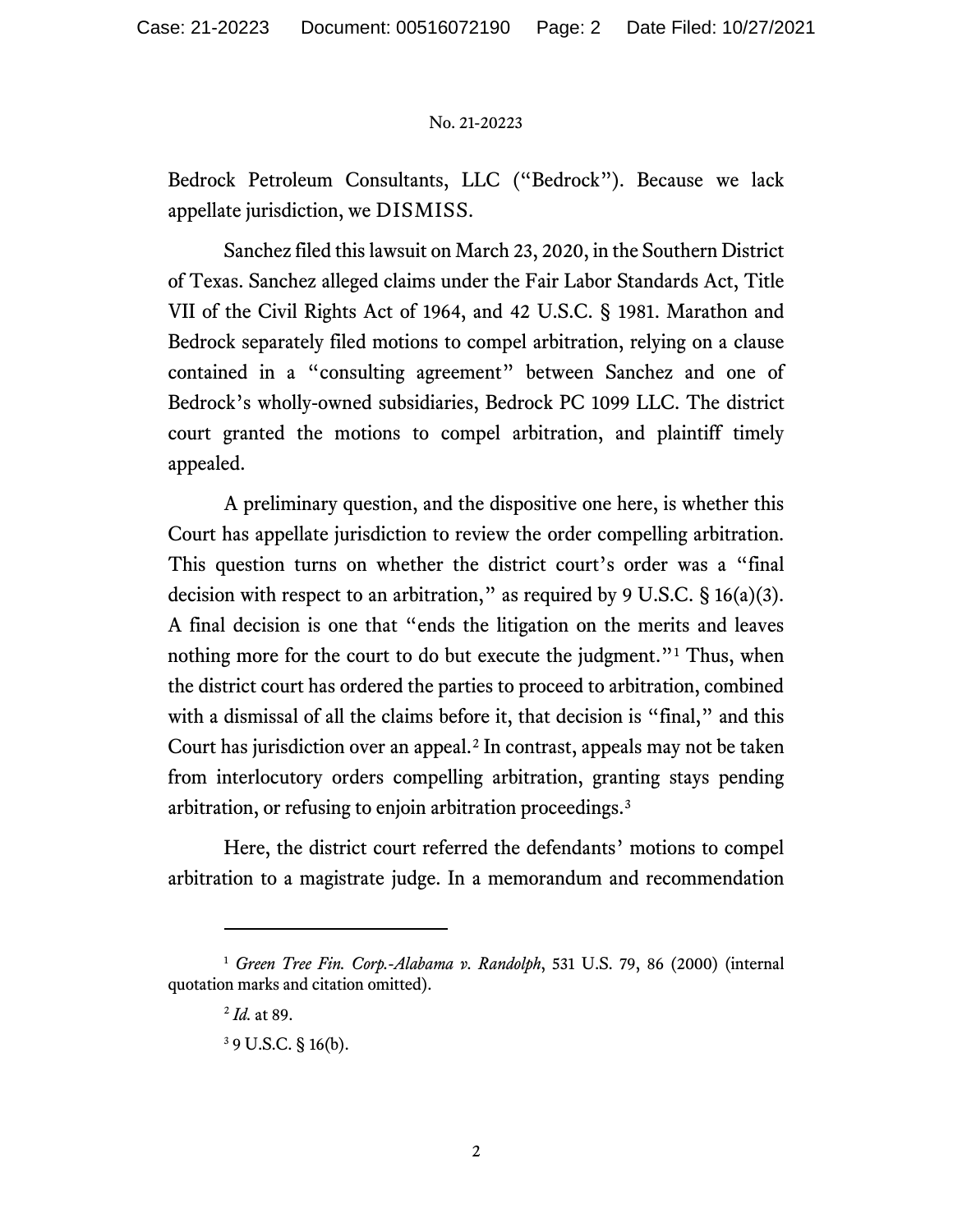## No. 21-20223

("M&R"), the magistrate recommended "[t]hat Bedrock['s] Motion to Compel Arbitration . . . and Marathon['s] Motion to Compel Arbitration . . . both be GRANTED." The M&R is silent as to whether Sanchez's claims should be dismissed or stayed. On March 30, 2021, the district court issued an order adopting the M&R. The order concludes as follows:

The Magistrate Judge's findings and conclusions are reviewed de novo. Having reviewed the parties' arguments and applicable legal authority, the Court adopts the [M&R] as this Court's Order.

In short, the district court's order does not dismiss plaintiff's claims, or otherwise indicate a final resolution to this matter.

Sanchez points to notations in the district court's docket sheet which, he contends, show that the court below effectively dismissed his case. Specifically, on the same day the district court adopted the M&R, someone (apparently in the district court clerk's office) created a separate docket entry stating that the case was "terminated."[4](#page-2-0) The docket sheet now states that the case is "closed."

But this sort of final language is entirely absent from both the district court's operative order and the M&R. We read the district court's actions in the docket entry as a purely administrative closure, not a final order of dismissal. [5](#page-2-1) This Court has repeatedly held that administrative closures,

<span id="page-2-0"></span><sup>&</sup>lt;sup>4</sup> All other docket entries reflecting one of the district judge's orders specify that the order was "[s]igned by Judge Alfred H Bennet." Here, there was no such designation. Instead, the docket entry is marked as "[c]ourt only" and indicates that the action was taken by "ledwards, 4," apparently someone from the clerk's office.

<span id="page-2-1"></span><sup>5</sup> *See Bordelon Marine, L.L.C. v. Bibby Subsea Rov., L.L.C.*, 685 F. App'x 330, 334 (5th Cir. 2017) (unpublished) (holding that a district court's order that granted a motion to compel arbitration but did not dismiss plaintiff's claims or explicitly stay the case was insufficiently final to confer appellate jurisdiction). Although *Bordelon Marine* is not